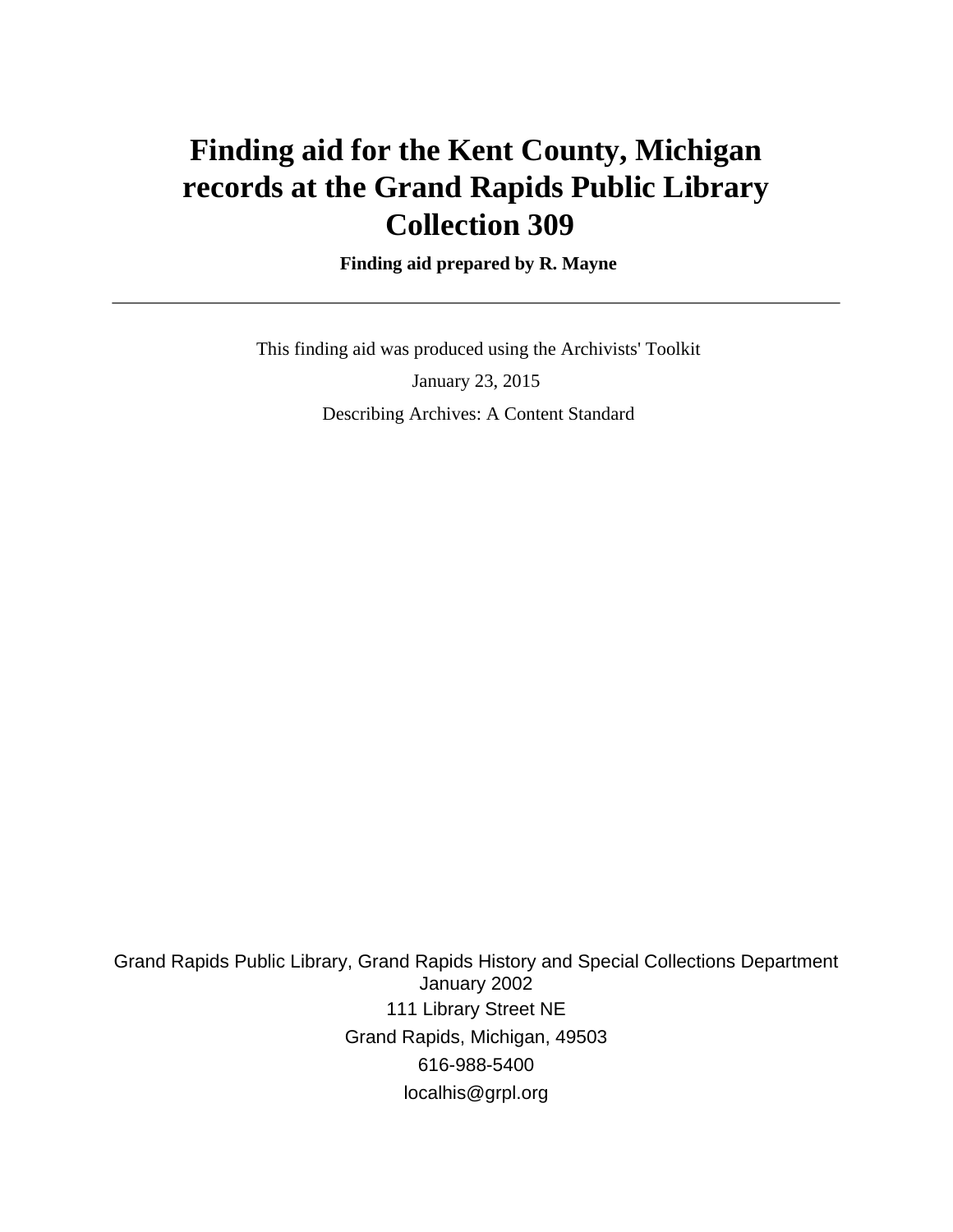## **Table of Contents**

l,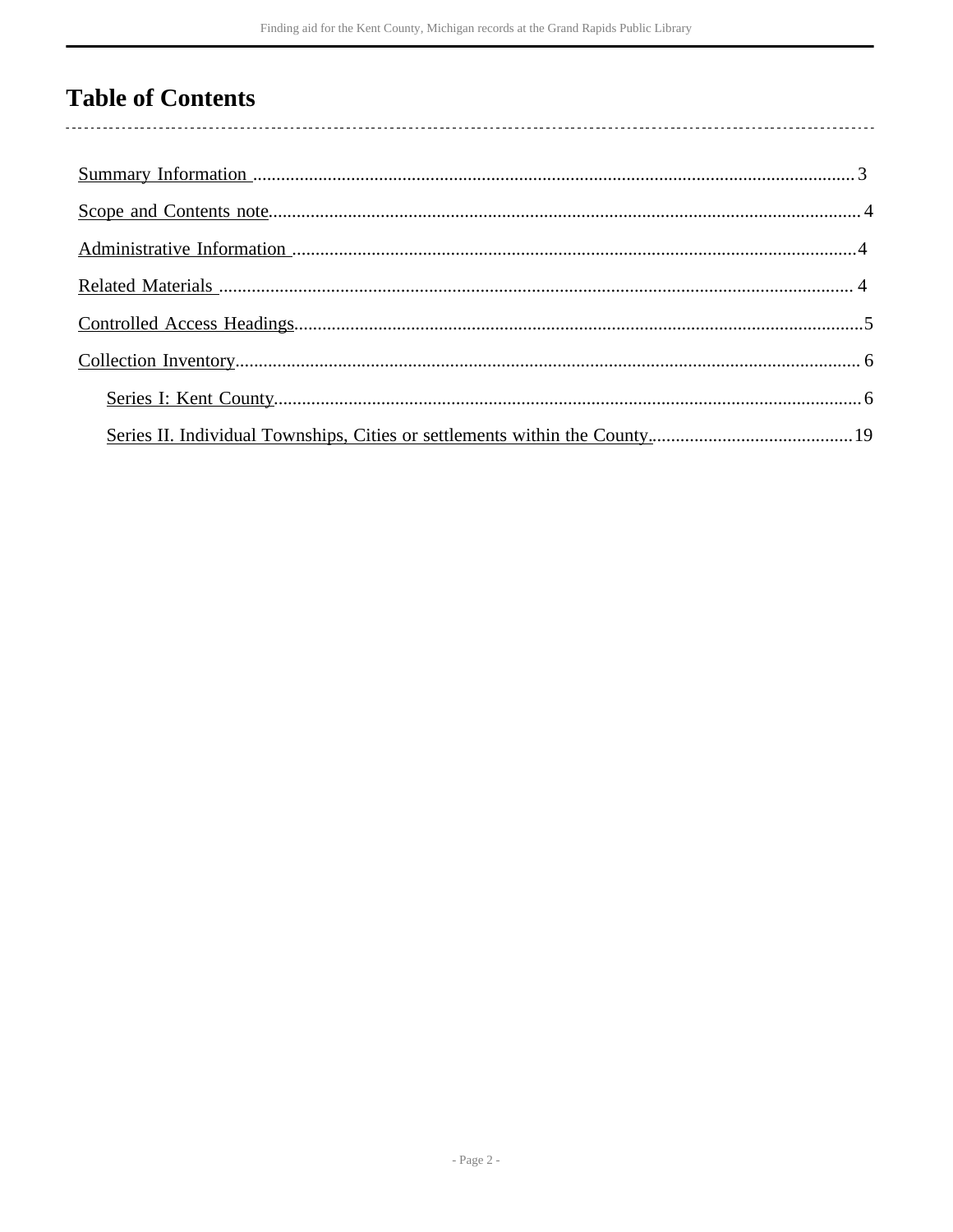## <span id="page-2-0"></span>**Summary Information**

........................

| <b>Repository</b> | Grand Rapids Public Library, Grand Rapids History and Special<br><b>Collections Department</b>                                                                                                                                                                                                                                                                                                                                                                                                                                                                                                                                                                                                                                                                                                                                                                                                                                                                                                                                                                                                                                                                                                                                                                                                                                                                                                                                                                                                                           |
|-------------------|--------------------------------------------------------------------------------------------------------------------------------------------------------------------------------------------------------------------------------------------------------------------------------------------------------------------------------------------------------------------------------------------------------------------------------------------------------------------------------------------------------------------------------------------------------------------------------------------------------------------------------------------------------------------------------------------------------------------------------------------------------------------------------------------------------------------------------------------------------------------------------------------------------------------------------------------------------------------------------------------------------------------------------------------------------------------------------------------------------------------------------------------------------------------------------------------------------------------------------------------------------------------------------------------------------------------------------------------------------------------------------------------------------------------------------------------------------------------------------------------------------------------------|
| <b>Title</b>      | Kent County, Michigan records at the Grand Rapids Public Library                                                                                                                                                                                                                                                                                                                                                                                                                                                                                                                                                                                                                                                                                                                                                                                                                                                                                                                                                                                                                                                                                                                                                                                                                                                                                                                                                                                                                                                         |
| <b>Date</b>       | 1860s-2000s                                                                                                                                                                                                                                                                                                                                                                                                                                                                                                                                                                                                                                                                                                                                                                                                                                                                                                                                                                                                                                                                                                                                                                                                                                                                                                                                                                                                                                                                                                              |
| <b>Extent</b>     | 6.4 Linear feet 16 boxes                                                                                                                                                                                                                                                                                                                                                                                                                                                                                                                                                                                                                                                                                                                                                                                                                                                                                                                                                                                                                                                                                                                                                                                                                                                                                                                                                                                                                                                                                                 |
| Language          | English                                                                                                                                                                                                                                                                                                                                                                                                                                                                                                                                                                                                                                                                                                                                                                                                                                                                                                                                                                                                                                                                                                                                                                                                                                                                                                                                                                                                                                                                                                                  |
| <b>Abstract</b>   | This is a devised collection that contains primarily copies of publications<br>issued by an office of Kent County government. It is not an official<br>archive of Kent County records. Documents of Kent County organizations<br>that work directly with government resources, such as social service<br>agencies or historical preservation, may also be included here. It should<br>be noted that there is no publically accessible Archives for Kent County<br>as there is for the City, in the City Archives, or non-official Grand Rapids<br>historical publications, as there is in the local history collections at the<br>Grand Rapids Public Library. While the County maintains the vital<br>records as required by law, many other documents are discarded. Some of<br>those have been added to the City Archives or the Grand Rapids Public<br>Library, or other Archives in the Greater Grand Rapids area, or Michigan,<br>in order to continue to provide this historical information for future use.<br>One such collection of materials in the GRPL Archives is Coll. 034,<br>the Kent County Health Department Records. Coll. 309 contains those<br>County documents which don't fit into the various other county holdings<br>elsewhere in the GRPL Archives. It is an open collection, which will<br>grow slowly, as new materials become available. Materials are not sought<br>systematically, and the collection will be shaped by the actual materials<br>which are passed on for the collection. |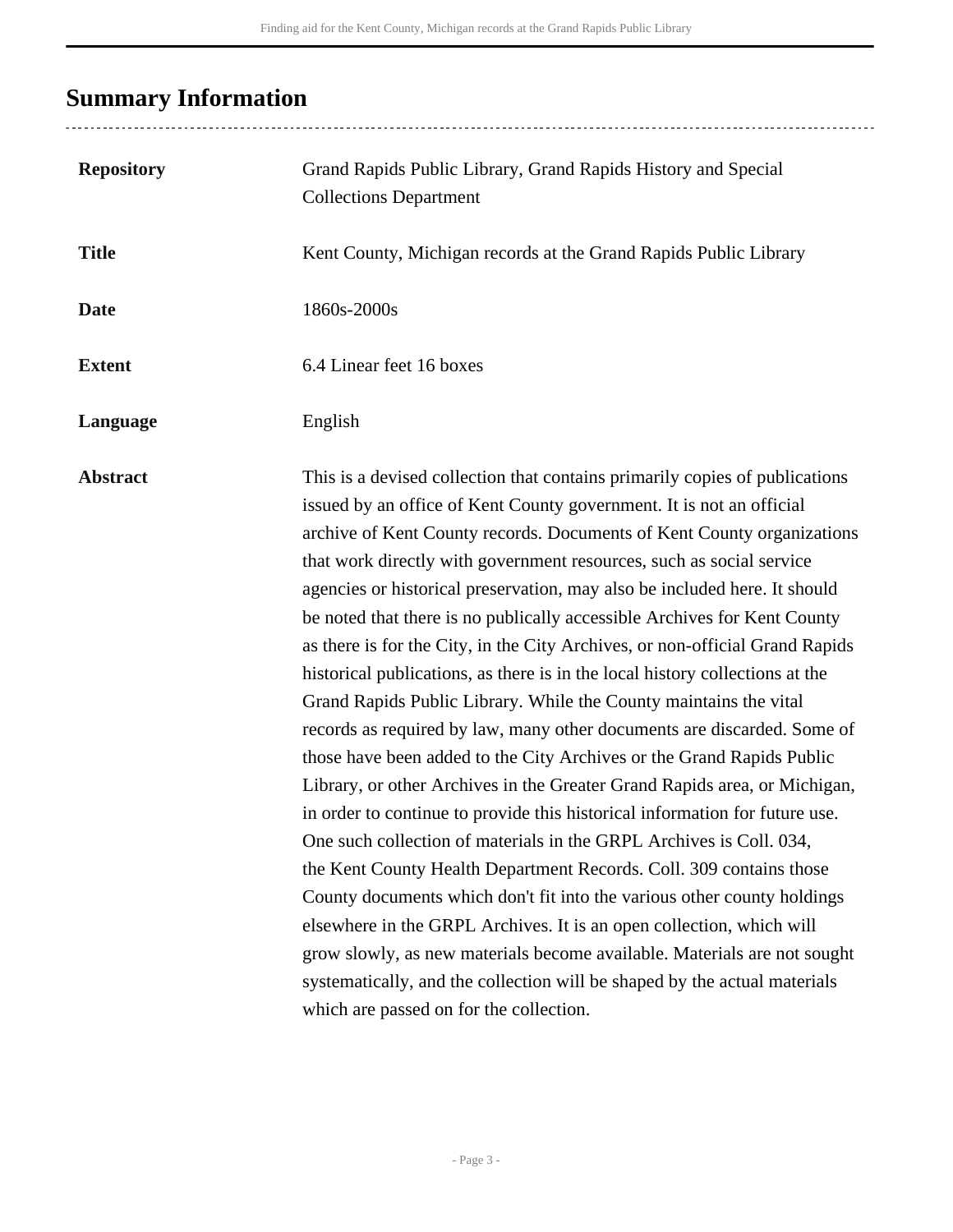### <span id="page-3-0"></span>**Scope and Contents note**

This collection contains primarily copies of publications issued by an office of Kent County government. It is not an official archive of Kent County records. Also, documents of Kent County organizations that work directly with government resources, such as social service agencies or historical preservation, may be included here.

It should be noted that there is no publically accessible archives for Kent County. While the County maintains vital records as required by law, many other documents are discarded. Some of those have been added to the City Archives or the Grand Rapids Public Library, or other Archives in the Greater Grand Rapids area or Michigan.

### <span id="page-3-1"></span>**Administrative Information**

### **Publication Information**

Grand Rapids Public Library, Grand Rapids History and Special Collections Department January 2002

### **Immediate Source of Acquisition note**

Various and unknown donors, including the Calvin College Archives, accession number 2002.101C.

### <span id="page-3-2"></span>**Related Materials**

### **Related Archival Materials note**

Collection 34, Kent County Health Department records

Collection 45, Kent County Family Life Council records

Collection 99, Kent County (Mich.) original survey collection

Collection 120, Lynn H. Clark County Commissioner of Schools/Kent County Superintendent papers

Collection 132, Kent County bridges collection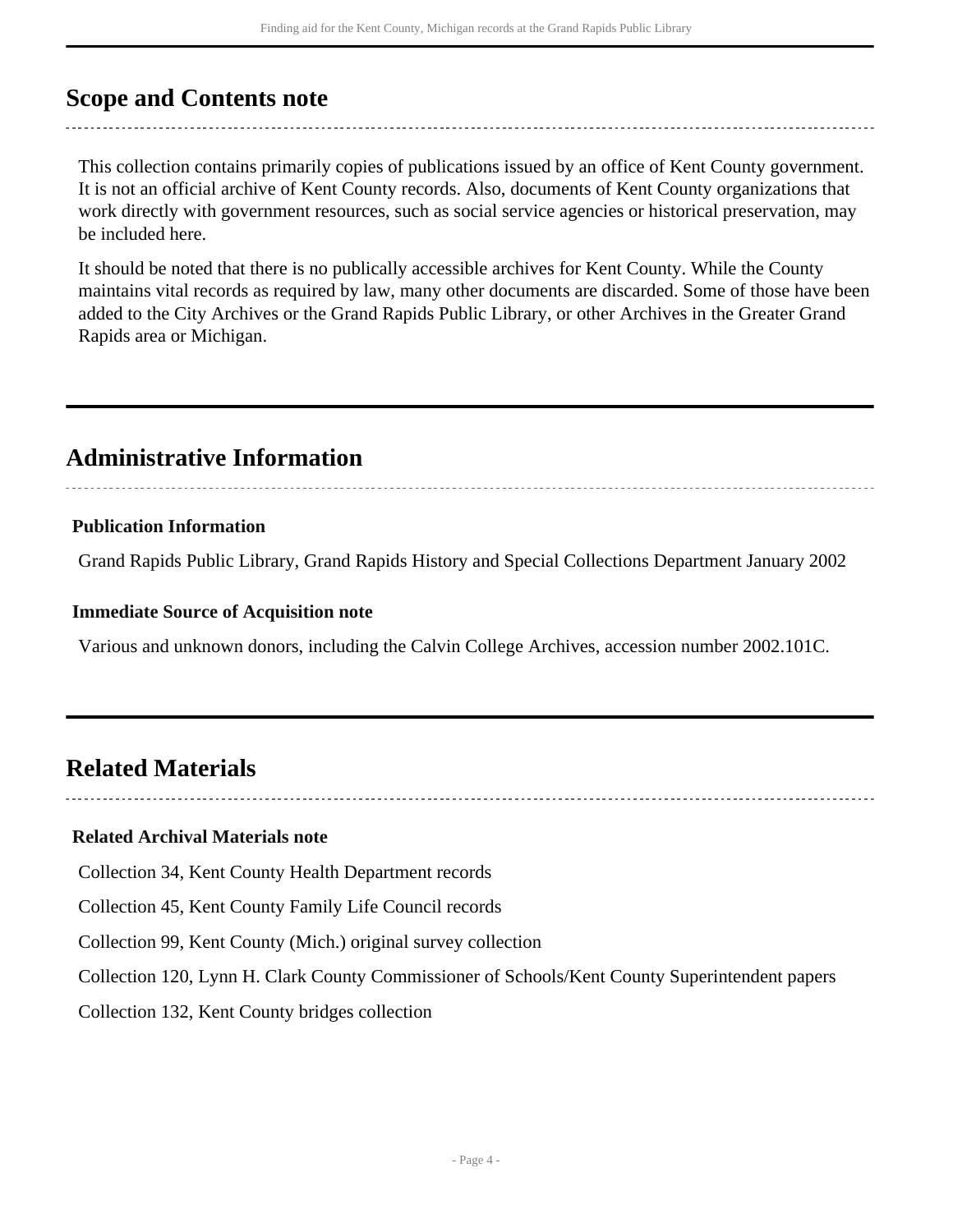Collection 144, Kent County men in the Civil War collection

Collection 163, Kent County Council for Historic Preservation oral history collection

Collection 223, Kent County Library Tour

## <span id="page-4-0"></span>**Controlled Access Headings**

### **Genre(s)**

• government records

### **Geographic Name(s)**

- Grand Rapids (Mich.) -- History
- Kent County (Mich.) -- History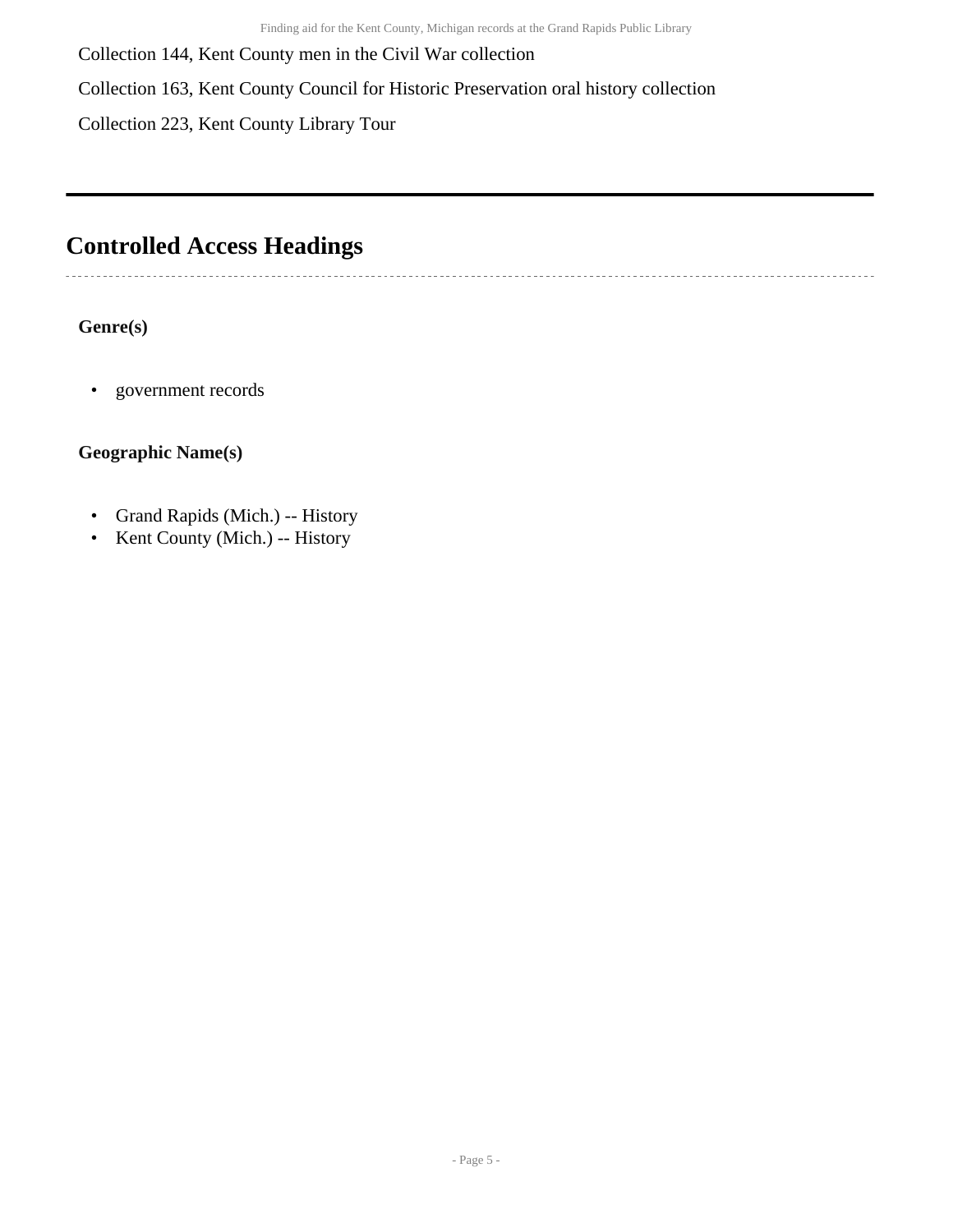**Box**

**Box**

**Box**

## <span id="page-5-0"></span>**Collection Inventory**

<span id="page-5-1"></span>**Series I: Kent County** 

**Kent County Board of Commissioners** 

| Annual Report, 2003. 2003 00. [3688]. |  |
|---------------------------------------|--|
|                                       |  |

**Kent Count Board of Superintendents of the Poor** 

| Annual Report, 1918. Formerly MK352.9.K41. 00.[5476].1 |  |
|--------------------------------------------------------|--|

**Kent Co. Board of Supervisors** 

Manual, 1894. 00.[2462].1 <sup>1</sup>

**Proceedings. See also additional years of the proceedings in the Department's book collection.** 

|                  | <b>Box</b> |
|------------------|------------|
| 1908.00.[1484].1 |            |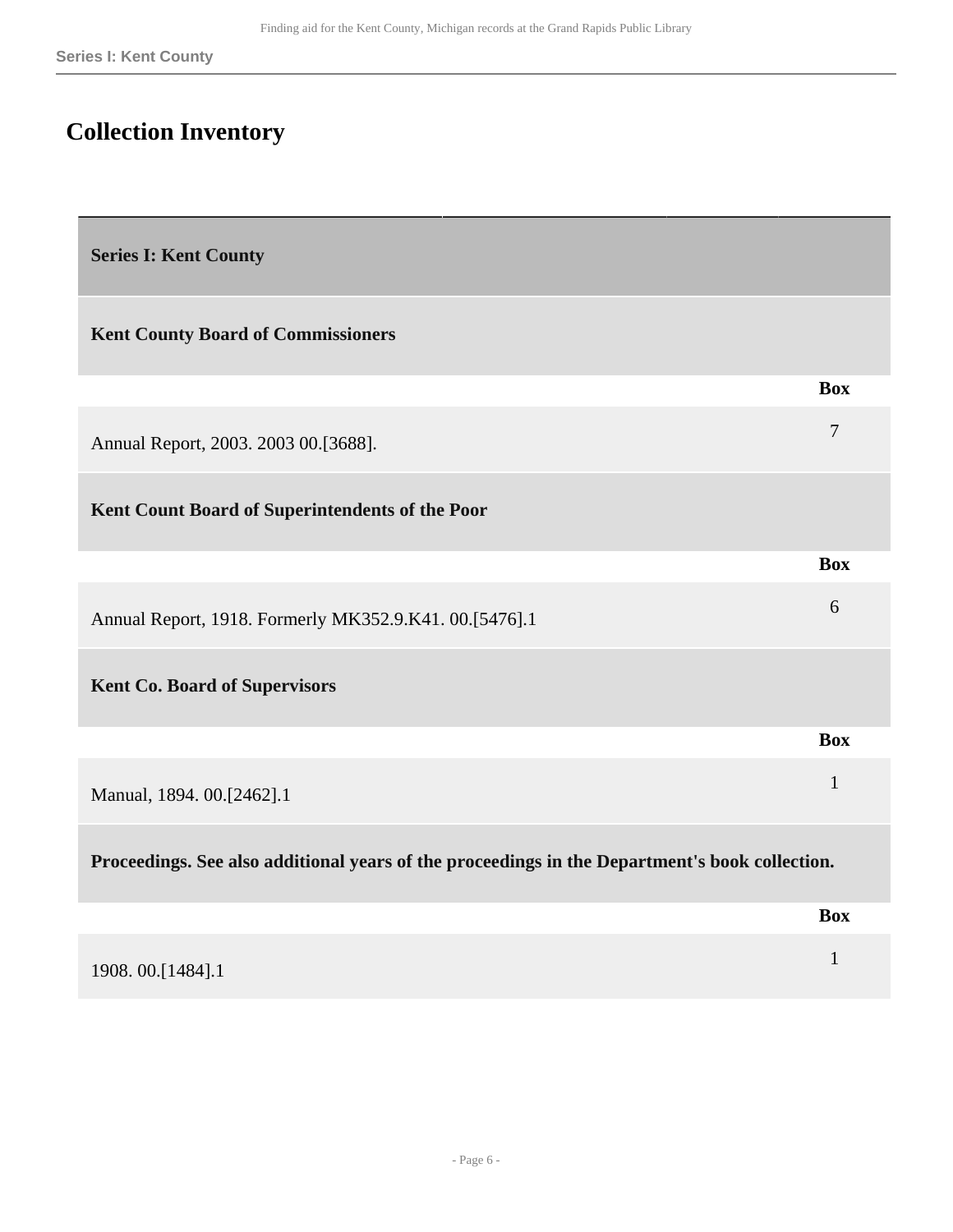| 1910.00.[1485].1                                                                                                                                                                                                                                                                                                                                                                                                                                    | $\mathbf{1}$   |
|-----------------------------------------------------------------------------------------------------------------------------------------------------------------------------------------------------------------------------------------------------------------------------------------------------------------------------------------------------------------------------------------------------------------------------------------------------|----------------|
| 2008. 00. [5510]. 1                                                                                                                                                                                                                                                                                                                                                                                                                                 | $\mathbf{1}$   |
|                                                                                                                                                                                                                                                                                                                                                                                                                                                     | <b>Box</b>     |
| Survey of the Jail Needs of Kent County : a report to the Board of Supervisors of Kent<br>County / Prepared by the citizens Research Council of Michigan, Oct. 1953. Report No.<br>177 Formerly MK365.3.C498. 00.[5472].1                                                                                                                                                                                                                           | $\overline{4}$ |
| Board of Supervisors. 1878 Resolution on Canada Thistles. 2011.043                                                                                                                                                                                                                                                                                                                                                                                  | 1              |
| <b>Kent County Community Resources Workshop</b>                                                                                                                                                                                                                                                                                                                                                                                                     |                |
|                                                                                                                                                                                                                                                                                                                                                                                                                                                     | <b>Box</b>     |
| Historic Sites in Kent County / Production of Kent County Community Resources<br>Workshop, in cooperation with Michigan State University. Formerly M977.455.K419h.<br>00.[2860].1 Includes the following: Rix Robinson grave marker and trading post,<br>Fallasburg Bridge, Covered bridge at Ada, Alaska's 111 year old general store, Old Red<br>Schoolhouse, Little Red Schoolhouse, Bradford Homestead, Brick Tavern, Childsdale<br>Paper Mill. | 11             |
| CAP, Community Action Program  See Coll. 303 for Committee of 100 for 100 Days of<br>Progress                                                                                                                                                                                                                                                                                                                                                       | 11             |
| <b>Kent County Clerk</b>                                                                                                                                                                                                                                                                                                                                                                                                                            |                |
|                                                                                                                                                                                                                                                                                                                                                                                                                                                     |                |
|                                                                                                                                                                                                                                                                                                                                                                                                                                                     | <b>Box</b>     |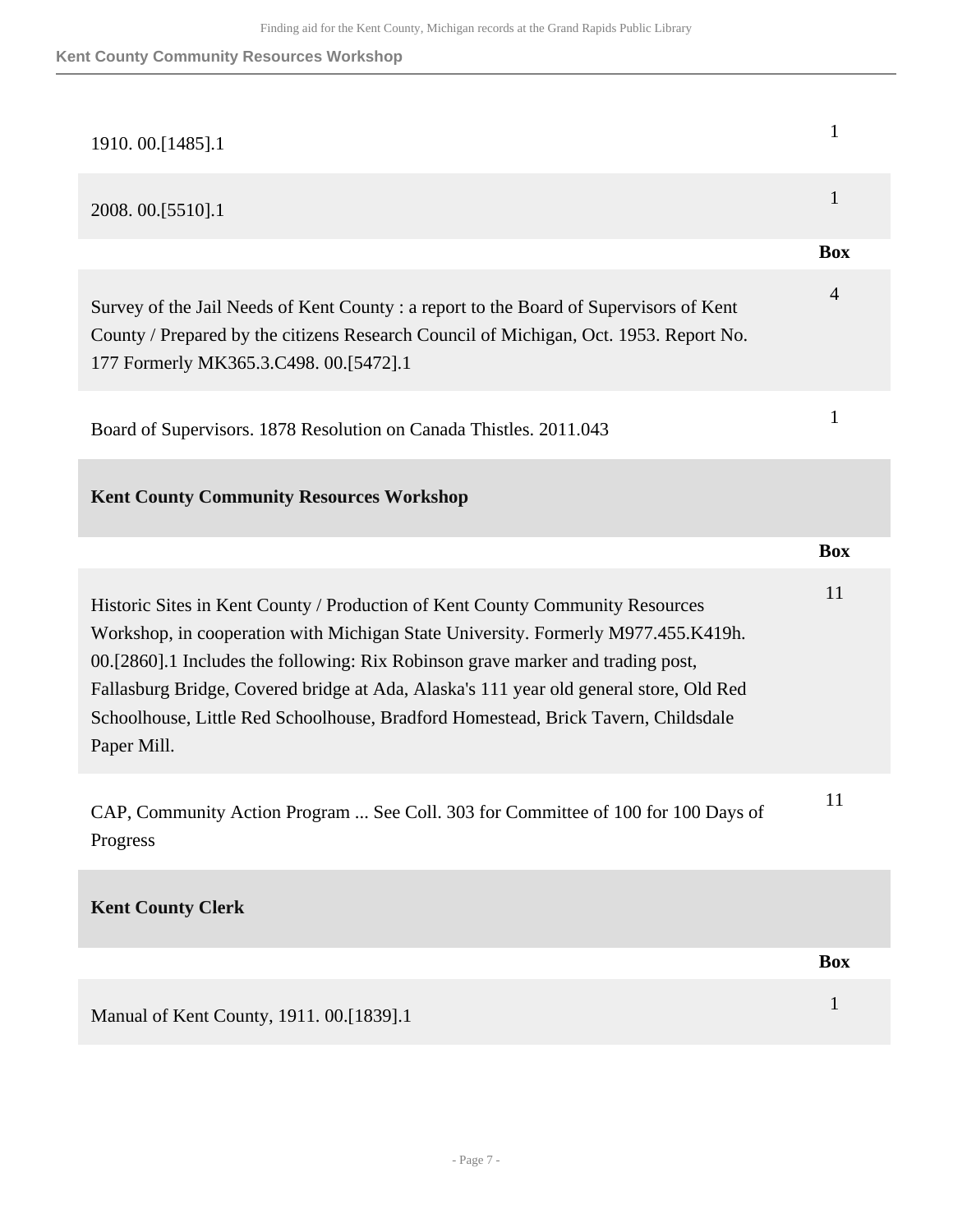| Kent County Director of the county, city, village and township officials, Standing |
|------------------------------------------------------------------------------------|
| Committees of the Board of Supervisors and Boards and Commissions, 1969-1970 /     |
| compiled by Jack Bronkema, County Clerk, Grand Rapids, Michigan. P2006.052.1       |

1

| Kent County. Circuit Court.                                                             |            |
|-----------------------------------------------------------------------------------------|------------|
| Calendar of the Circuit Court for the County of Kent in two parts. Formerly MK353.5.K41 |            |
| 1916                                                                                    |            |
|                                                                                         | <b>Box</b> |
| March term, pt. 2. 00.[5481].1                                                          | 10         |
| May term, pt. 1. 00.[5481].2                                                            | 10         |
| Sept. term, pt. 1. 00.[5481].4                                                          | 10         |
| Sept. term, pt. 2. 00.[5481].5                                                          | 10         |
| Dec. term, pt. 1. 00.[5481].6                                                           | 10         |
| Dec. term, pt. 2. 00.[5481].7                                                           | 10         |
| 1917                                                                                    |            |

**Box**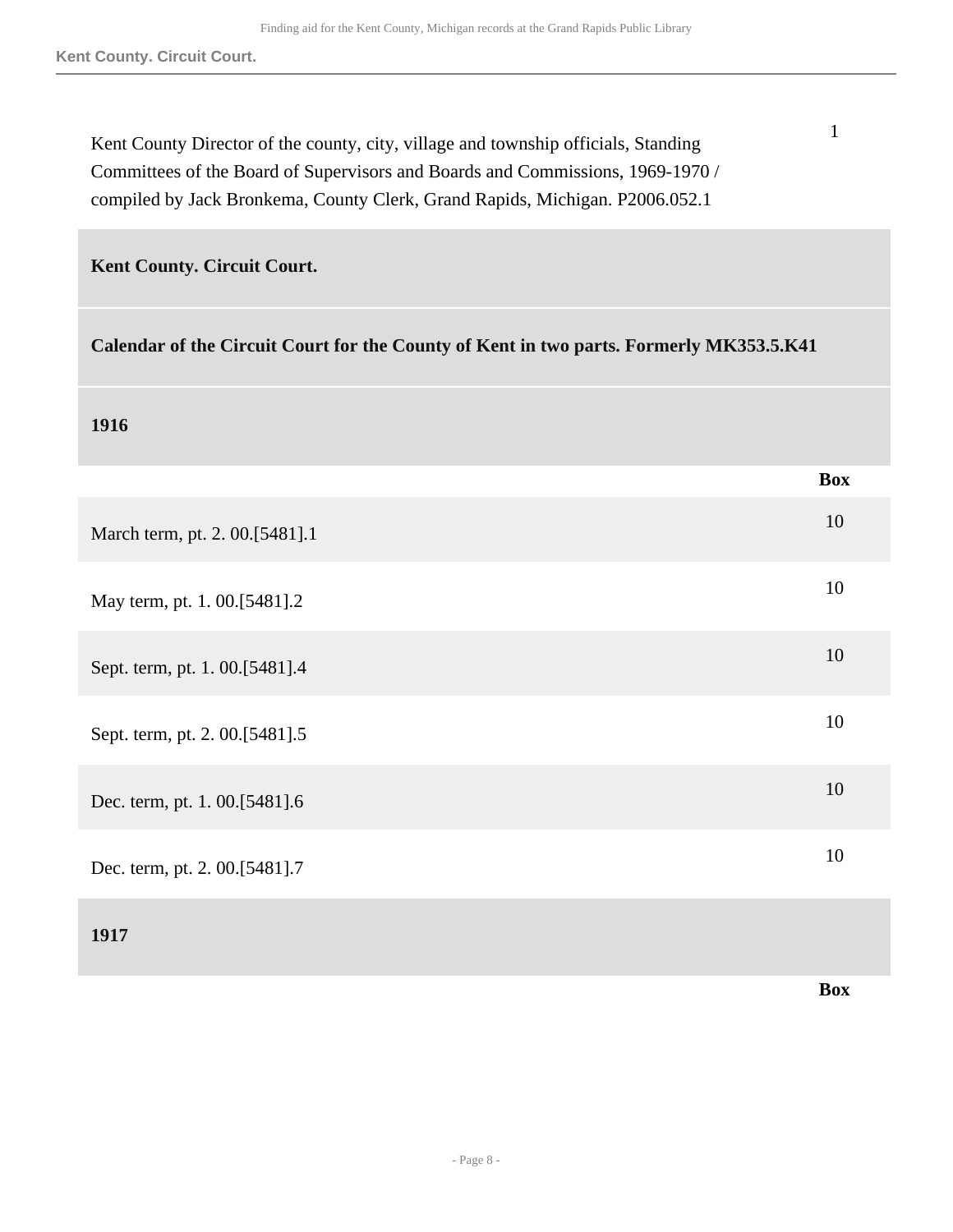**Kent County. Juvenile Court.**

| May term, pt. 2. 00.[5481].3                                                   | 10 |
|--------------------------------------------------------------------------------|----|
| Sept. term, pg. 2, . 00.[5481].8                                               | 10 |
| <b>Kent County. Juvenile Court.</b>                                            |    |
| <b>Report of Juvenile Court, Kent County, Grand Rapids. Formerly MK364.K42</b> |    |

|                                                                                                                                                                    | <b>Box</b> |
|--------------------------------------------------------------------------------------------------------------------------------------------------------------------|------------|
| Oct. 1907-Oct. 1911. 00. [5475]. 1                                                                                                                                 | 10.5       |
| Oct. 1907-Oct. 1912. 00. [5475]. 2                                                                                                                                 | 10.5       |
| Oct. 1907 to Oct. 1914 . 00. [5475] .3                                                                                                                             | 10.5       |
| Juvenile Court Law with information and suggestions for Probations Officers / Probate<br>Court, Juvenile Division, Kent County, Mi. Formerly MK364.K42.00.[5474].1 | 10.5       |

**Kent County Juvenile Court Reasonable Efforts Project. Reasonable Efforts : steps for preserving families. Community Resource Directory for the Child Welfare Profession. G.R. : Kent Co., Juvenile Court Reasonable Efforts Project Staff, Nov. 1988. Directory.. 00.[2701].1** 

|                     | <b>Box</b> |
|---------------------|------------|
| $1/3$ : A-F Entries | 10.5       |
| $2/3$ : G-L Entries | 10.5       |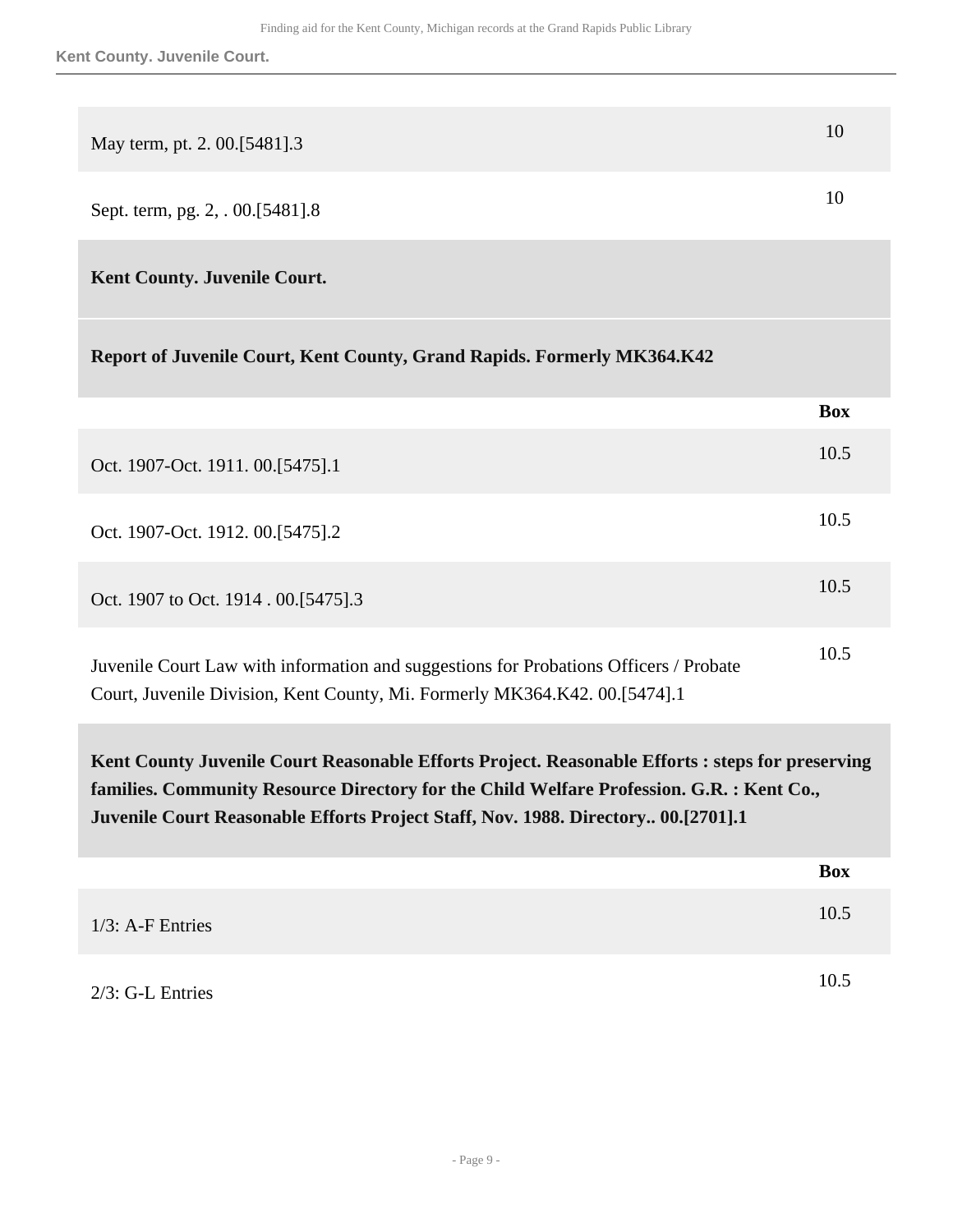### **Kent County Family Independence Agency**

| 3/3: M-Z Entries                                                                                                                          | 10.5       |
|-------------------------------------------------------------------------------------------------------------------------------------------|------------|
| <b>Kent County Family Independence Agency</b>                                                                                             |            |
|                                                                                                                                           | <b>Box</b> |
| Kent County Emergency Needs Task Force. Report. 1999-2000 Update Report. May<br>2000. 2000.050.B.1                                        | 3          |
| <b>Kent County Health Department</b>                                                                                                      |            |
|                                                                                                                                           | <b>Box</b> |
| Healthy Kent 2000, [Community Health Committee] : Building a Foundation, March<br>1996. 00. [5746]. 1                                     | 9          |
| Kent County Behavioral Risk Factor Survey, 2002 00.[2631].1                                                                               | 9          |
| Twenty-five Years of Public Health in Kent County, 1914-1939. Formerly MK614.K41.<br>00.[2877].1                                          | 9          |
| Annual Report of the Kent County Health Department and Community Health Service, Grand<br>Rapids Michigan. Formerly MK613.K41. 00.[2876]. |            |
|                                                                                                                                           | <b>Box</b> |
| July 1941-July 1942                                                                                                                       | 9.1        |
| July 1943/July 1944. To July 1954/July 1955. 00.[3212].1-12                                                                               | 9.2        |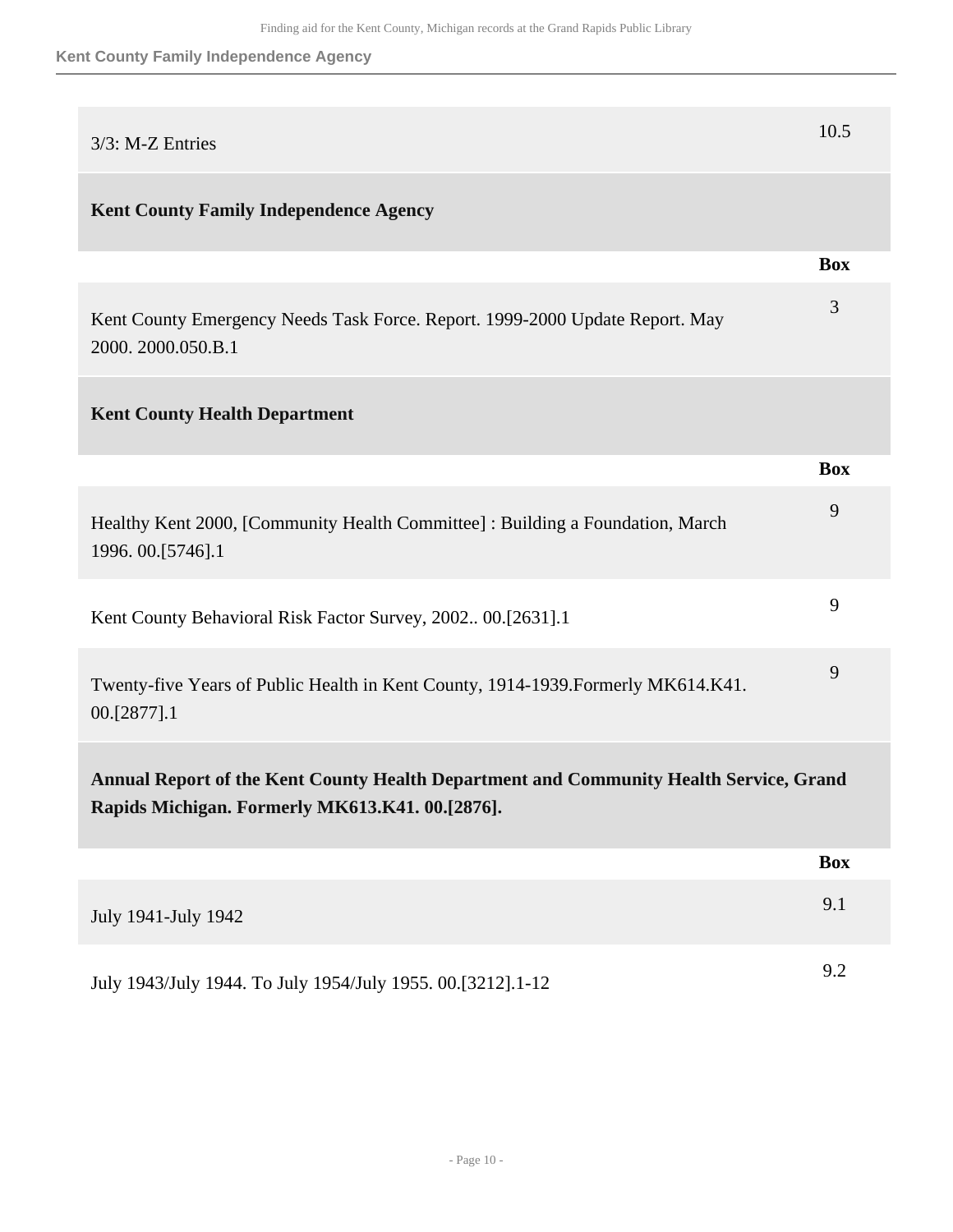**Annual Report of the Kent County Health Department and Community Health Se...**

| 1955/1956 "Public Health is the Science and the Art of Preventing Disease "      | 9.1 |
|----------------------------------------------------------------------------------|-----|
| 1958. "Working Together for Better Health"                                       | 9.1 |
| 1959 "Into the Future  Healthfully                                               | 9.1 |
| 1960 "Into the Future  Healthfully                                               | 9.1 |
| 1961. 75 Years of Public Health Protection. From Yesterday to Today, 1887-1962.  | 9.1 |
| 1962                                                                             | 9.1 |
| 1963. "Community in Action"                                                      | 9.1 |
| 1964. "Ever on Guard, Protecting Your Health"                                    | 9.1 |
| 1965. "Your Health - Our Goal - for yesterday, today and tomorrow"               | 9.1 |
| 1966. "Your Health Team in Action"                                               | 9.1 |
| 1967. "Working for your  healthful tomorrows through preventive programs today." | 9.1 |
| 1968. "Your Health, the Key to Your Future"                                      | 9.1 |
| 1970. "Public Health is People Helping People"                                   | 9.1 |
| 1971. "Better Tomorrows Start with Healthier Mothers and Babies Today"           | 9.1 |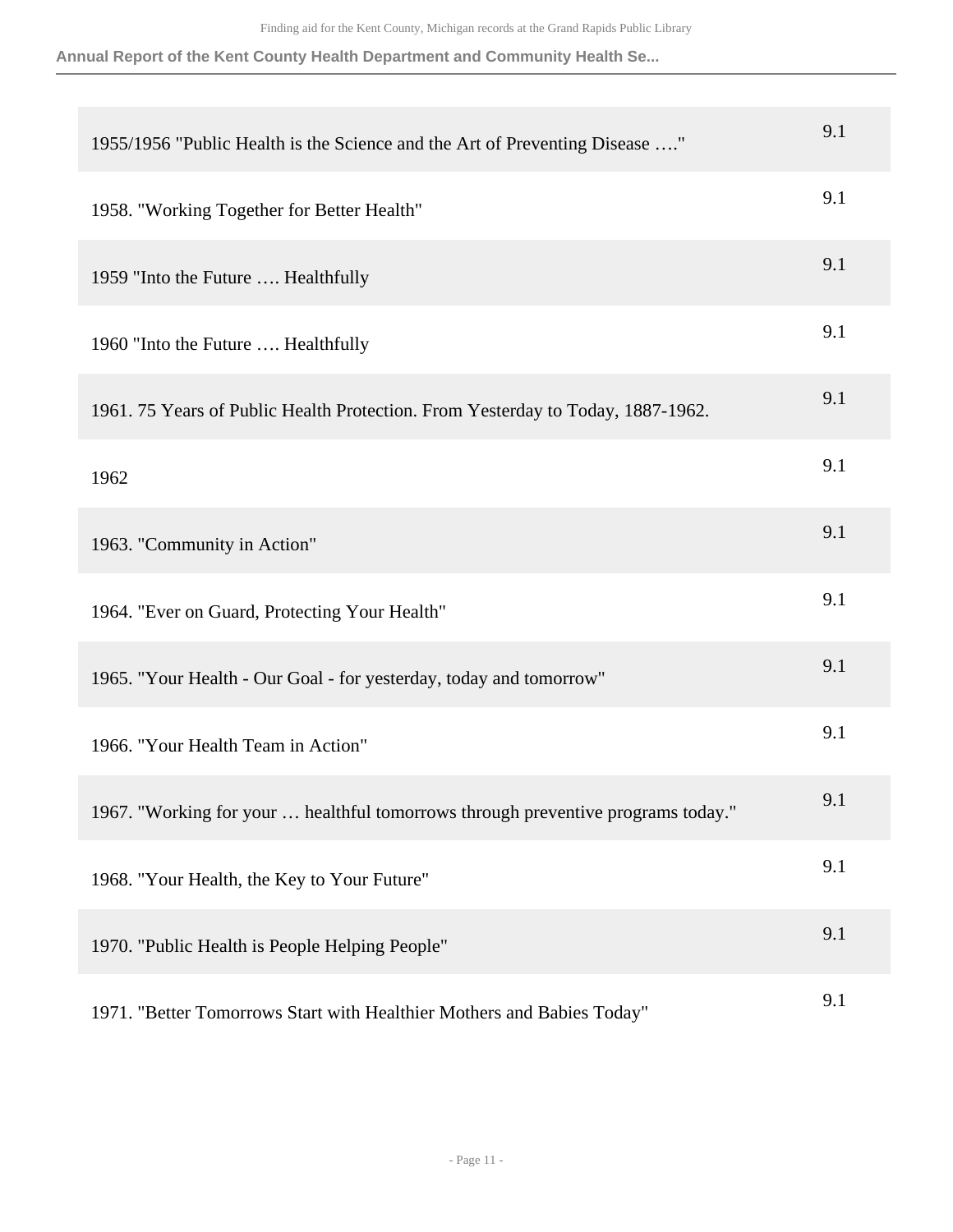| 1972. "Public Health is the Prevention of Disease and Disability "                                                                                                                                                                 | 9.1        |
|------------------------------------------------------------------------------------------------------------------------------------------------------------------------------------------------------------------------------------|------------|
| 1973 "People Helping People to prevent disease ".                                                                                                                                                                                  | 9.1        |
| 1974. "A Community's Strength is in the Health of Its People"                                                                                                                                                                      | 9.1        |
| 1975. + Community Health Service Annual Report 1975 loose at the front, a 1 sheet<br>folded flyer.                                                                                                                                 | 9.1        |
|                                                                                                                                                                                                                                    | <b>Box</b> |
| Report on Public Health Services in Kent County. 2002/2003. 00.[4084].57                                                                                                                                                           | 9.1        |
| Kent County Health Department Services and Location Map. Rev. Dec. 4, 1974.<br>Formerly M614.09774.K419k . 00.[2896].1                                                                                                             | 9          |
| <b>Kent County Human Services</b>                                                                                                                                                                                                  |            |
|                                                                                                                                                                                                                                    | <b>Box</b> |
| Sheldon Complex Advisory Council. (Ted Rasberry, Director) Minutes, Meeting<br>Agenda's 1978                                                                                                                                       | 9          |
| New Human Services Complex (Web documents). Variously called the Kent County<br>Human Services Complex or the Consolidated Human Services Complex, to be<br>constructed on the site of the old Sheldon Complex at 121 Franklin SE. | 9          |
|                                                                                                                                                                                                                                    |            |

**Kent County I.A.A. (K.C.I.A.A.)**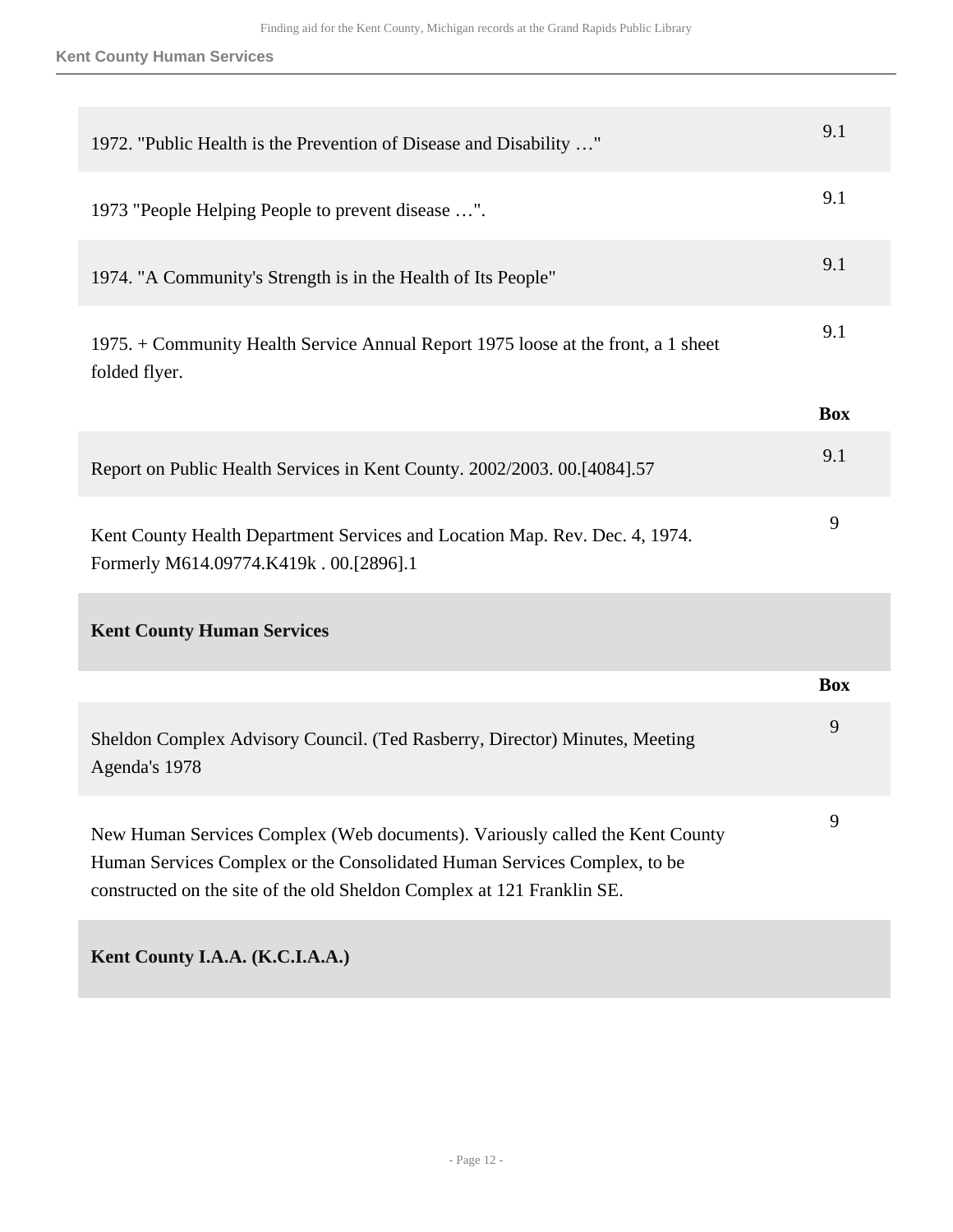| <b>Committee on Contests</b>                                                                                                                                                                                                |                |
|-----------------------------------------------------------------------------------------------------------------------------------------------------------------------------------------------------------------------------|----------------|
|                                                                                                                                                                                                                             | <b>Box</b>     |
| Kent County Contests for 1920 : Debating, story writing, declamation : report of the<br>Committee on Contests of the K.C.I.A.A. Publ. By A.M. Freeland, Commissioners of<br>Schools, G.R. Formerly MK808.5.K41. 00.[2906].1 | 11             |
| <b>Kent County Jailor</b>                                                                                                                                                                                                   |                |
|                                                                                                                                                                                                                             | <b>Box</b>     |
| Kent Co. Jailors Book, 1838-1894 [photocopy, 2 copies] 2002.101C                                                                                                                                                            | $\overline{4}$ |
| <b>Kent County Law</b>                                                                                                                                                                                                      |                |
|                                                                                                                                                                                                                             | <b>Box</b>     |
| Kent County Primary Election Law 1903. GR : Henson Printing Formerly MK324.K41.<br>00.[5484].1                                                                                                                              | 10             |
| <b>Kent County Medical Society</b>                                                                                                                                                                                          |                |
| <b>Bulletin. Formerly MK610.6.K41</b>                                                                                                                                                                                       |                |
|                                                                                                                                                                                                                             | <b>Box</b>     |
| v. 1-5 Dec. 1908-Dec. 1913                                                                                                                                                                                                  | 9.5            |
| V. 6-7, Dec. 1914-Dec. 1915                                                                                                                                                                                                 | 9.5            |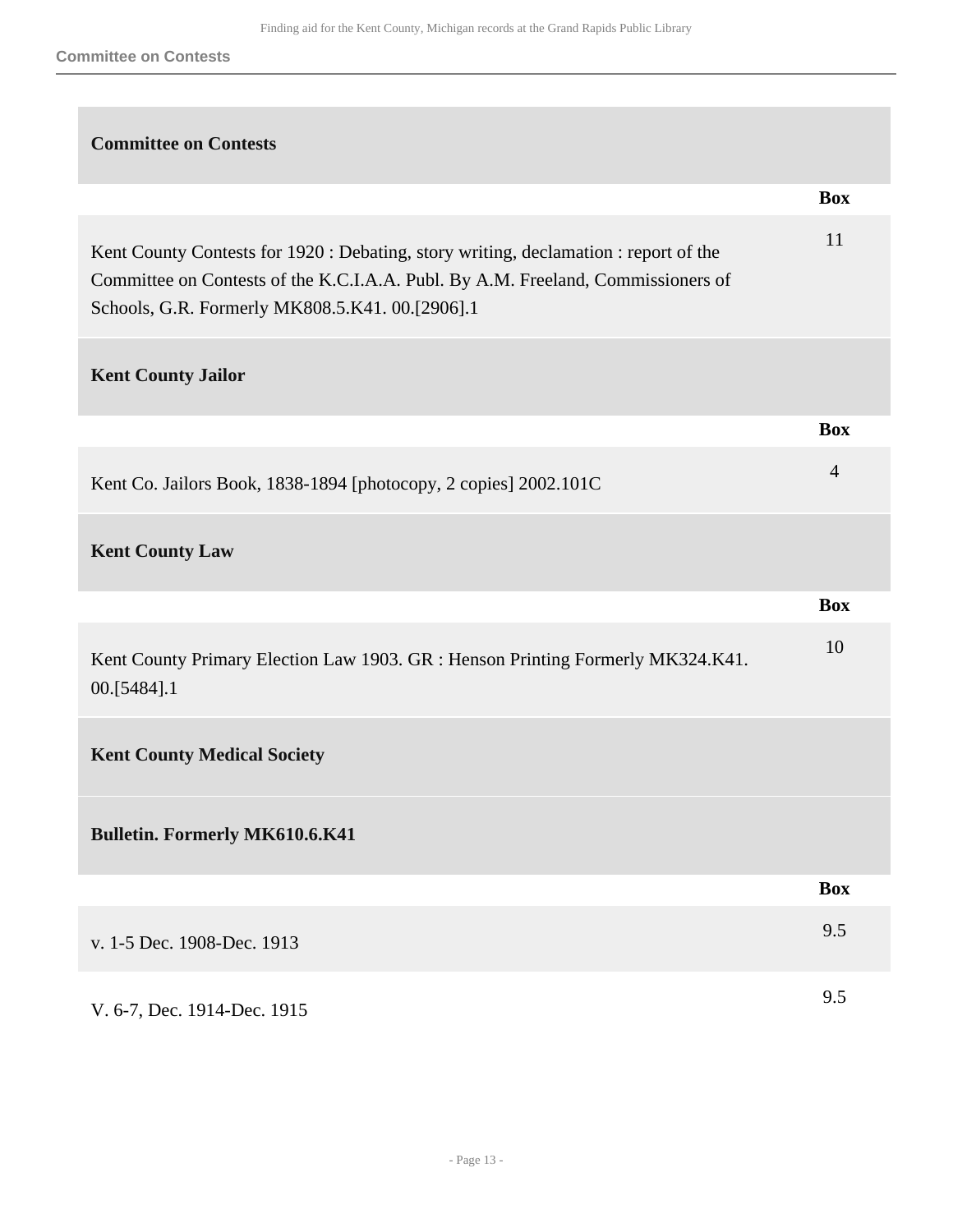| V. 8-11, Jan.-Dec. 1916-1920                                                                                                                                                                    | 9.5            |
|-------------------------------------------------------------------------------------------------------------------------------------------------------------------------------------------------|----------------|
|                                                                                                                                                                                                 | <b>Box</b>     |
| Report of the Public Relations Committee of the Kent County Medical Society, April<br>1932. 00.[5490].1                                                                                         | 9.5            |
| Kent County Nursing and School Inspection : report for xxxx to the Kent County<br>Board of Supervisors. 1915, 1916, 1917, 1918, 1919 issues bound together. Formerly<br>MK371.7.K41.00.[5477].1 | 9              |
| <b>Kent County Road Commissioners</b>                                                                                                                                                           |                |
| <b>Annual Report. Formerly MK625.K41</b>                                                                                                                                                        |                |
|                                                                                                                                                                                                 | <b>Box</b>     |
| 1921.00.[2470].1                                                                                                                                                                                | 5              |
| 1922                                                                                                                                                                                            | 5              |
| 1923                                                                                                                                                                                            | 5              |
| 1924                                                                                                                                                                                            | $\mathfrak{S}$ |
| 1925                                                                                                                                                                                            | $\mathfrak{S}$ |
|                                                                                                                                                                                                 | 5              |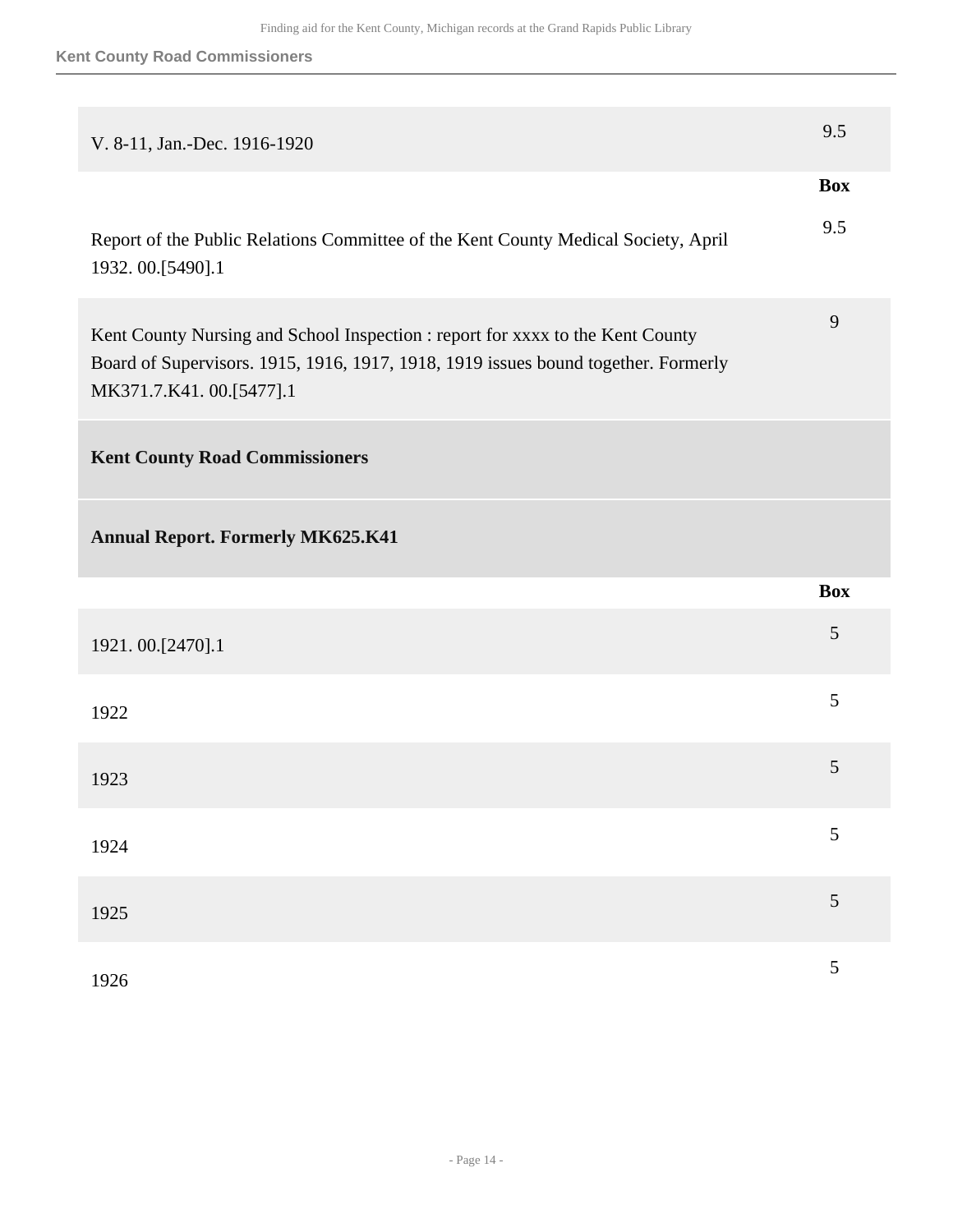| 1927                                                                                                                                                          | 5              |
|---------------------------------------------------------------------------------------------------------------------------------------------------------------|----------------|
| 1928                                                                                                                                                          | 5              |
| 1929                                                                                                                                                          | 5              |
| 1930                                                                                                                                                          | 5              |
| 1931.00.[2470].11                                                                                                                                             | $\mathfrak{S}$ |
| 1947.00.[2887].1                                                                                                                                              | $\tau$         |
| <b>Kent County Schools</b>                                                                                                                                    |                |
|                                                                                                                                                               |                |
|                                                                                                                                                               | <b>Box</b>     |
| Bulletin no. 2. To the School Officers of Kent County / by A.M. Freeland, Commissioner<br>of Schools, n.d., 00.[5101].1                                       | $\overline{2}$ |
| Members of the Boards of Education of the Schools of Kent Co., Mich., / publ. By A.M. Freeland,<br><b>Commissioner of Schools, G.R. Formerly MK379.14.F87</b> |                |
|                                                                                                                                                               | <b>Box</b>     |
| 1932-1933. 00.[5100].1                                                                                                                                        | $\overline{2}$ |
| 1934-1935. 00.[1840].1                                                                                                                                        | $\overline{2}$ |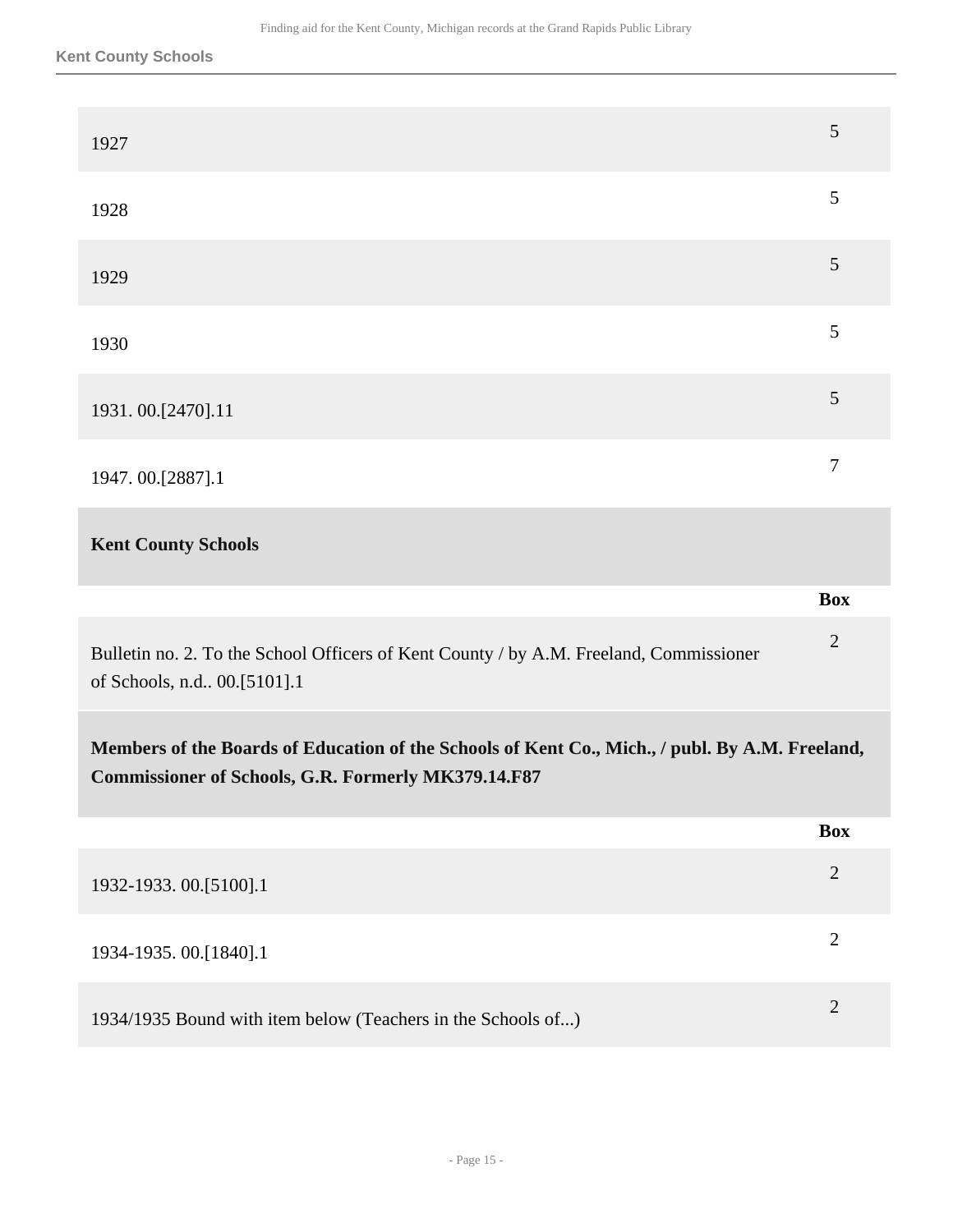**School Directory for Kent County, Michigan. Lynn H. Clark, Co. Commissione...**

|                                                                                                                                 | Box |
|---------------------------------------------------------------------------------------------------------------------------------|-----|
| Teachers in the Schools of Kent County, Mich./ A.M. Freeland, Commissioner  G.R.,<br>1934-35.00.[1840].1. Formerly MK379.14.F87 |     |

**School Directory for Kent County, Michigan. Lynn H. Clark, Co. Commissioner/Superintendent, G.R. Formerly MK379.14.F87. 00.[1842].1-10** 

|         | <b>Box</b>     |
|---------|----------------|
| 1939/40 | $\sqrt{2}$     |
| 1942/43 | $\overline{c}$ |
| 1944/45 | $\overline{2}$ |
| 1952/53 | $\overline{2}$ |
| 1955/56 | $\overline{2}$ |
| 1960/61 | $\overline{2}$ |
| 1961/62 | $\overline{c}$ |
| 1962/63 | $\overline{2}$ |
| 1963/64 | $\overline{2}$ |
| 1964/65 | $\overline{c}$ |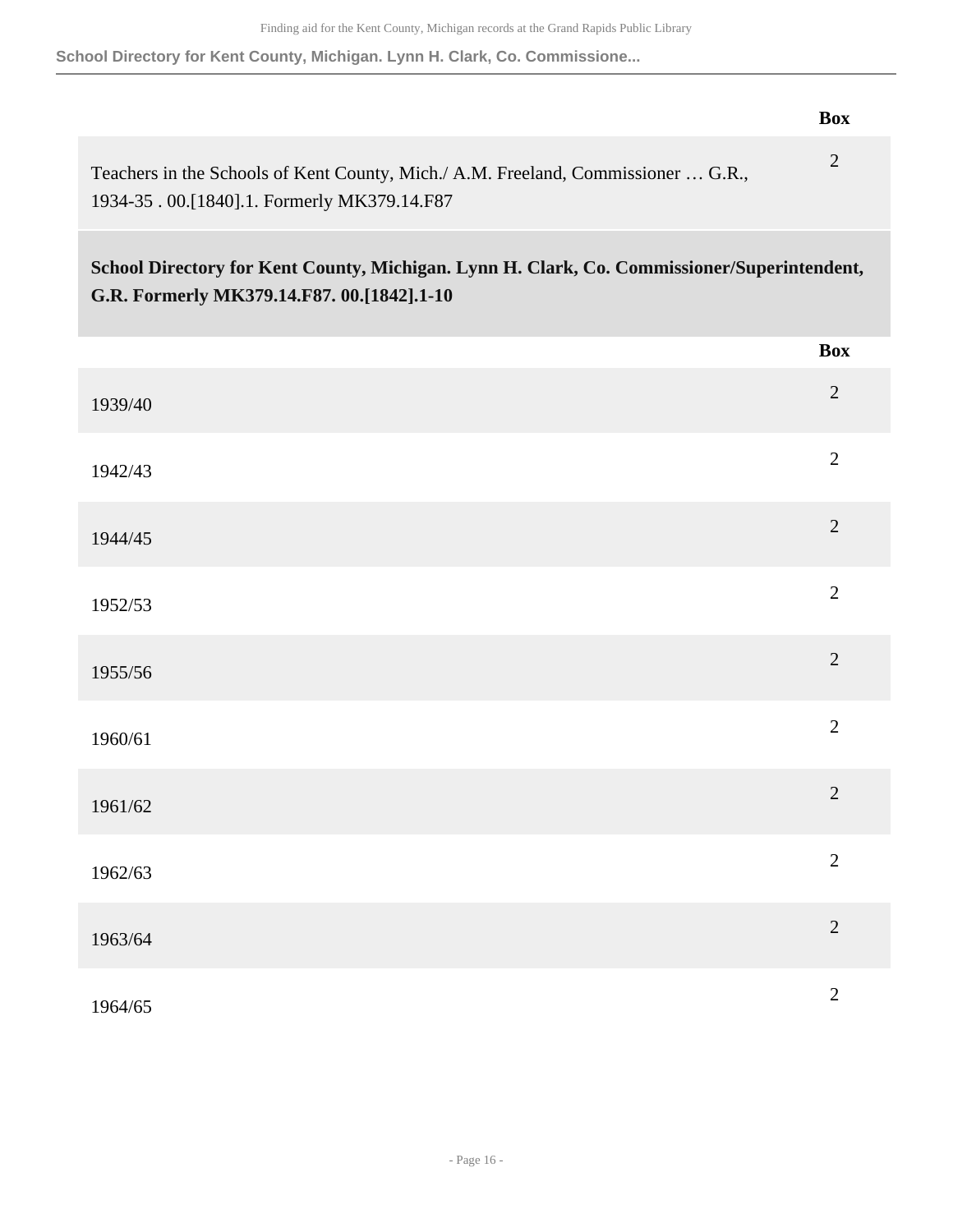### **Kent County Unemployment Relief Committee**

| 1945/46. 00.[1841].1-6                                                                                                                                                                                                                                                             | $\overline{2}$ |
|------------------------------------------------------------------------------------------------------------------------------------------------------------------------------------------------------------------------------------------------------------------------------------|----------------|
| 1946/47                                                                                                                                                                                                                                                                            | $\overline{2}$ |
| 1947/48                                                                                                                                                                                                                                                                            | $\overline{2}$ |
| 1948/49                                                                                                                                                                                                                                                                            | $\overline{2}$ |
| 1949/50                                                                                                                                                                                                                                                                            | $\overline{2}$ |
| 1950/51                                                                                                                                                                                                                                                                            | $\overline{2}$ |
|                                                                                                                                                                                                                                                                                    | <b>Box</b>     |
| School Directory for Kent Co., Michigan. Roscoe C. Miner, Superintendent. = Kent<br>Intermediate School Dist. Directory, 1968-1969. 00.[2010].1. Formerly MK379.14.F87                                                                                                             | $\overline{2}$ |
| Summary of Kent County Vocational - Technical Education Survey : a study conducted<br>by the boards of education of the nineteen high school districts, Grand Rapids Junior<br>College and the Kent Intermediate School District. Apr. 1966. Former M373.246.K419r.<br>00.[2901].1 | X              |
| <b>Kent County Unemployment Relief Committee</b>                                                                                                                                                                                                                                   |                |
|                                                                                                                                                                                                                                                                                    | <b>Box</b>     |
| Annual Report. 1931-1931. 00. [5479]. 1. WHERE 4/8/2008 Put in Box 6                                                                                                                                                                                                               | X              |
| <b>Kent County Vote Tabulation.</b>                                                                                                                                                                                                                                                |                |
|                                                                                                                                                                                                                                                                                    |                |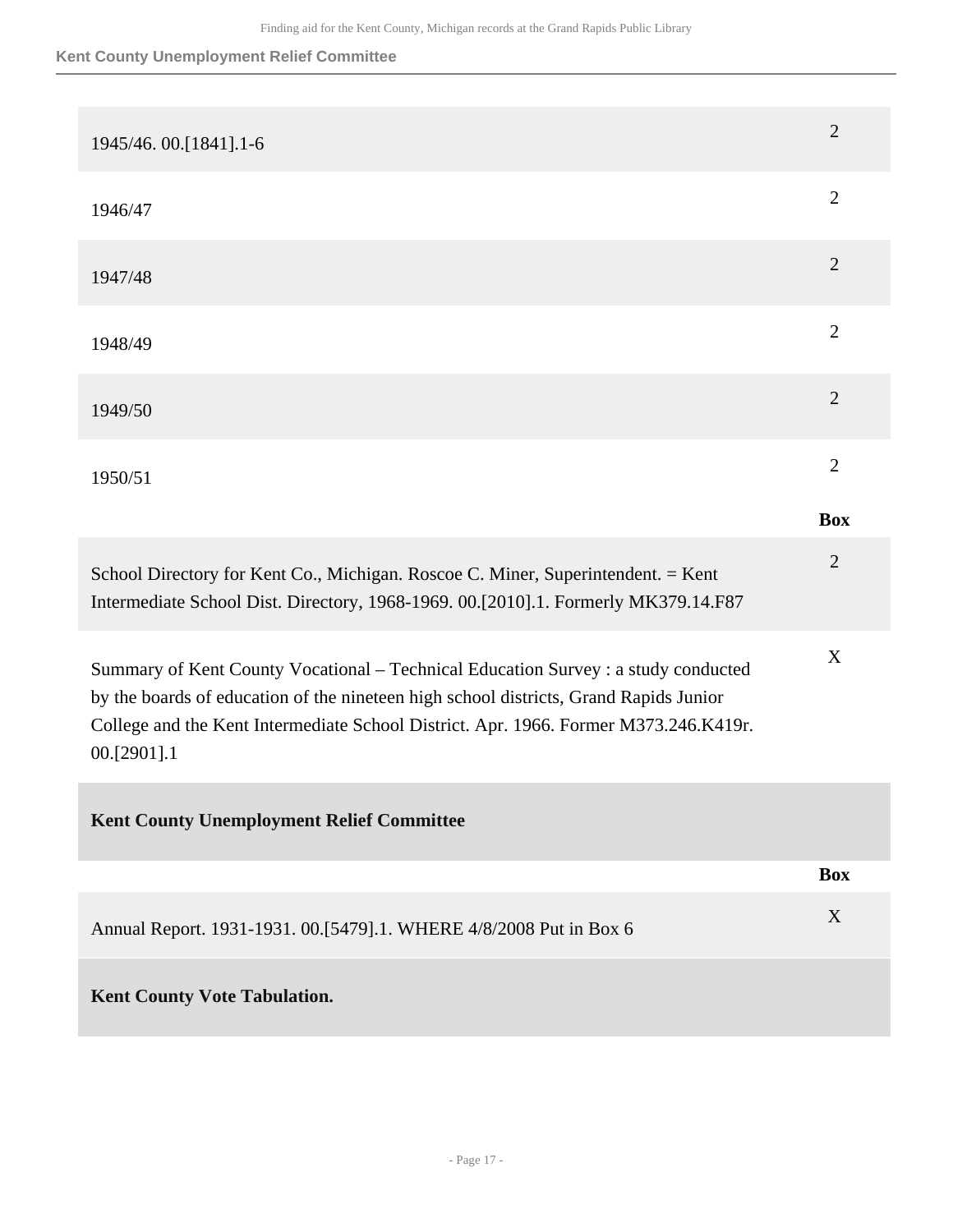**Kent County Welfare Relief Commission**

|                                                                            | <b>Box</b> |
|----------------------------------------------------------------------------|------------|
| [Chart and two Maps] / by Earl L. Sproat. (FF or OVE ROLLED?. 4 oversized) |            |

Maps: Map showing wards and precincts, City of Grand Rapids, Mich. 1930; Kent County. Townships, Villages.

- 1. National Election. Nov. 3, 1936. 1st edition
- 2. National Election. Nov. 8, 1938. 2nd edition
- 3. National Election. Nov. 1940. 3rd edition
- 4. State Election. Nov. 1942. 4th edition.

### **Kent County Welfare Relief Commission**

|                                                                                                                                                                                       | <b>Box</b>     |
|---------------------------------------------------------------------------------------------------------------------------------------------------------------------------------------|----------------|
| Facts about relief / Kent County Welfare Relief Commission. Feb. 1935(?)Formerly<br>MK361.K41.00.[5478].1                                                                             | 6              |
| Kent County Relief / by Julius H. Amberg, Chairman, Kent County Welfare Relief<br>Commission. Articles from the Grand Rapids Press. Nov. 19, 1935. Formerly<br>MK361.Am1. 00.[5489].1 | 6              |
| Kent County Welfare Relief Commission. Report of Relief Load and Its Costs For Month<br>of Oct. 1937Formerly MK361.K41r. 00.[5471].1                                                  | $\overline{4}$ |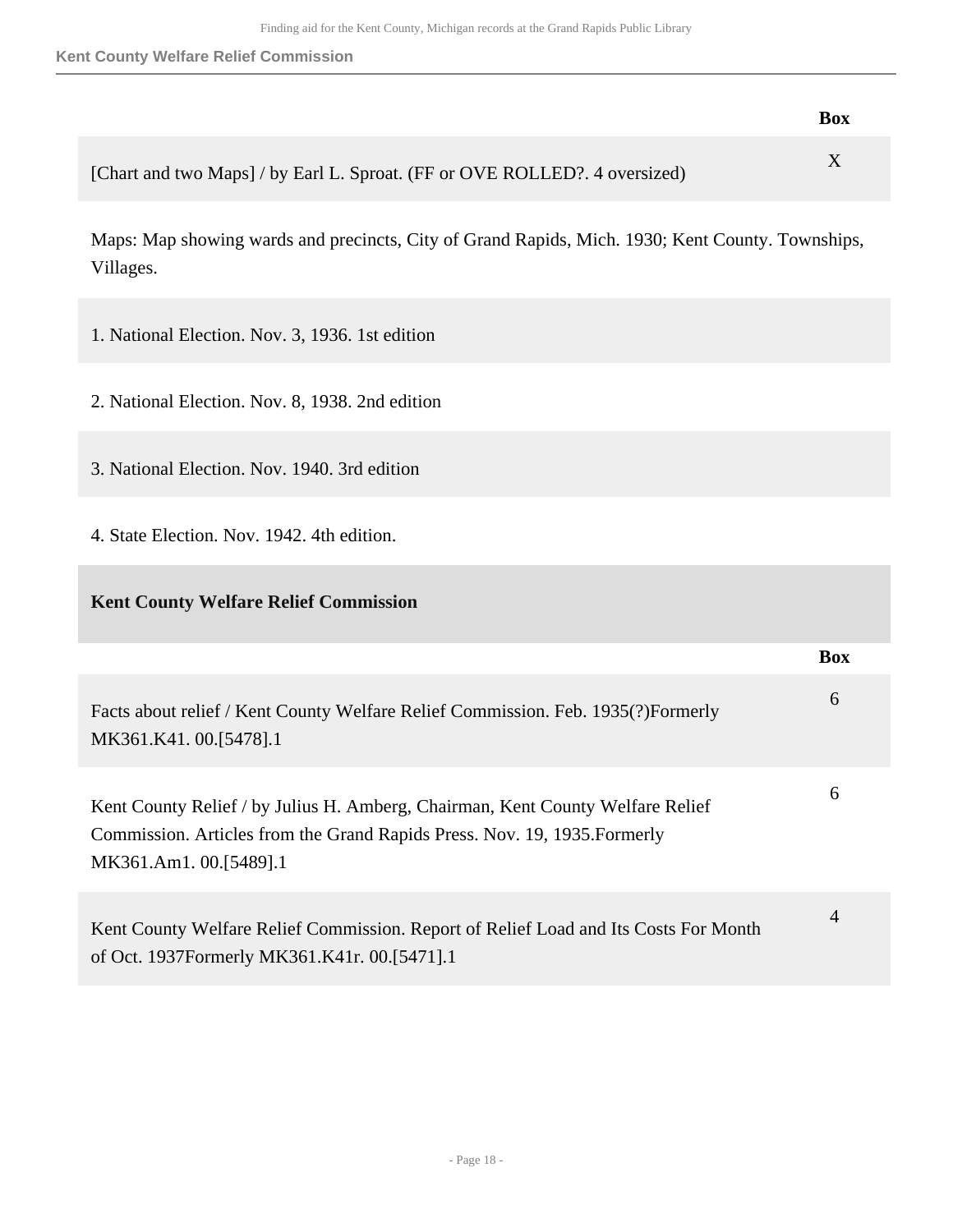**Planned Parenthood Association of Kent County**

<span id="page-18-0"></span>

| <b>Planned Parenthood Association of Kent County</b>                                                                                                                                                                            |            |
|---------------------------------------------------------------------------------------------------------------------------------------------------------------------------------------------------------------------------------|------------|
|                                                                                                                                                                                                                                 | <b>Box</b> |
| Annual Report, 1965-1966. 00.[2852].1                                                                                                                                                                                           | X          |
| Michigan. State Department of Corrections. Bureau of Probation. Kent County, Michigan                                                                                                                                           |            |
|                                                                                                                                                                                                                                 | <b>Box</b> |
| Children with Problems. Formerly MK364.34.M582. 00.[5473].1                                                                                                                                                                     | 10.5       |
| Series II. Individual Townships, Cities or settlements within the County.                                                                                                                                                       |            |
|                                                                                                                                                                                                                                 | <b>Box</b> |
| Kent County and Kent Townships' Names by Mrs. Hilda MacGregor. 1945-1946. In<br>connection with a course in Michigan History under Dr. Krauss, of Western Michigan<br>College of Education.Formerly M977.455.M178k. 00.[2862].1 | 8          |
| <b>Caledonia Township</b>                                                                                                                                                                                                       |            |
|                                                                                                                                                                                                                                 | <b>Box</b> |
| Zoning Ordinance and Building Code, Caledonia Township, Kent County, Michigan.<br>1952, 1954. Has folded map at the back. Formerly M352.9.C128. 00.[5675].1                                                                     | 8          |
| <b>City of Grandville</b>                                                                                                                                                                                                       |            |
|                                                                                                                                                                                                                                 | <b>Box</b> |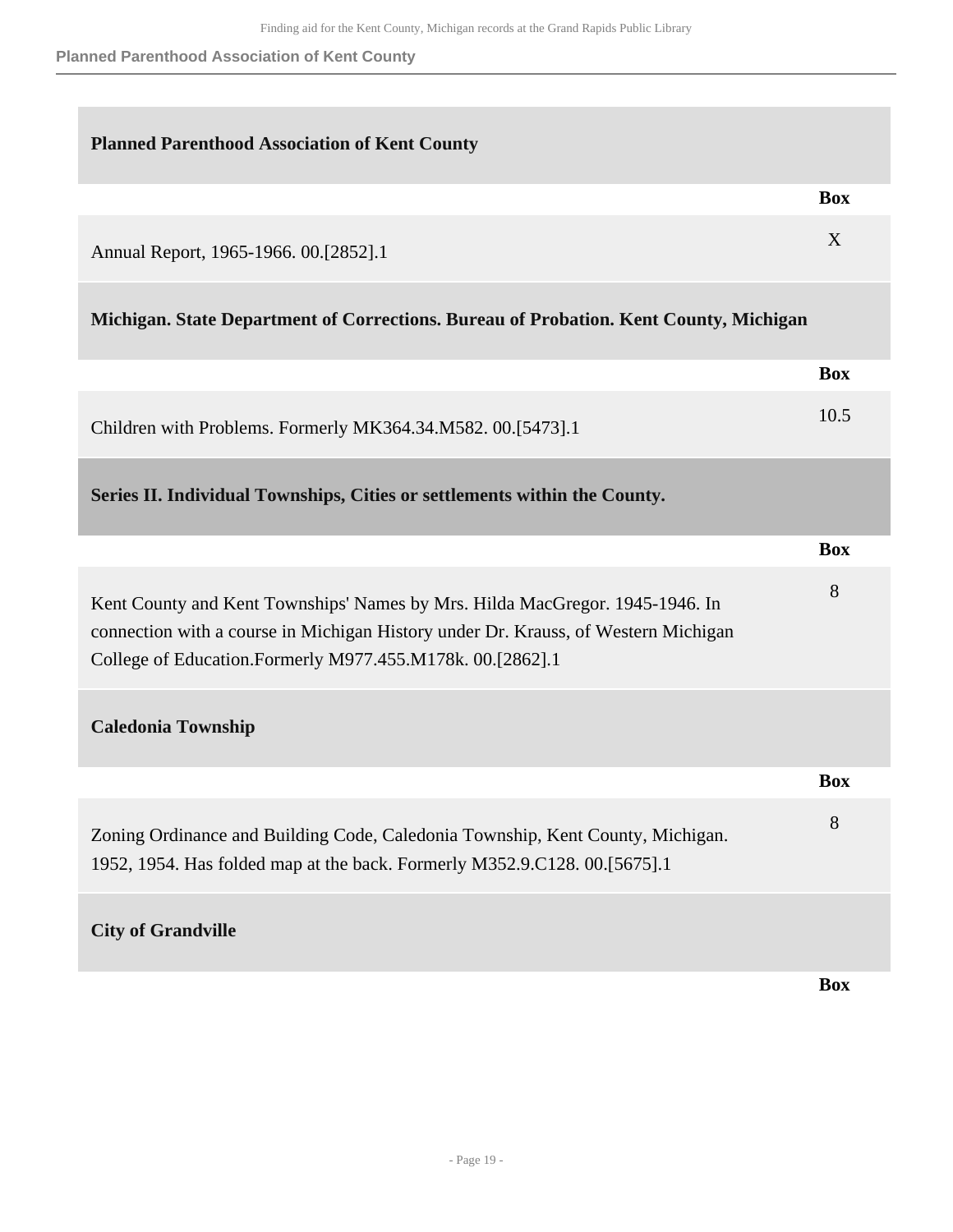| Grandville Jaycee. Directory of Information 1958. Formerly M917.7455. G765. 00.<br>$[2923]$ .1                                                                                                                                   | 8              |
|----------------------------------------------------------------------------------------------------------------------------------------------------------------------------------------------------------------------------------|----------------|
| <b>Kentwood Township</b>                                                                                                                                                                                                         |                |
|                                                                                                                                                                                                                                  | <b>Box</b>     |
| From There to Here to a Look Ahead in Kentwood Public Schools / 1842-1969 by Goldie<br>Snow; 1958-1983 by Wendell P. Hill. 1969 1st Ed., 1983 25th Anniv. Ed. Kentwood<br>School District; Kentwood Board of Education. 2008.075 | $\overline{2}$ |
| <b>Lowell Township / City of Lowell</b>                                                                                                                                                                                          |                |
|                                                                                                                                                                                                                                  | <b>Box</b>     |
| Charter and Ordinances of the Village of Lowell. Revised 1864. /  Common Council.<br>G.R.: The Enquirer & Democrat Office, 1864. Formerly MKL352. L95c. 00. [3213]. 1                                                            | 8              |
| <b>Paris Township</b>                                                                                                                                                                                                            |                |
|                                                                                                                                                                                                                                  | <b>Box</b>     |
| Account Book, including School District #6, Town of Paris Assessment, etc. ca.<br>1873-1902. P2007.059.5                                                                                                                         | 8.5            |
| [Paris Township Schools, Kent County, Account Book] 1881-1914, accompanied<br>by original ephemera. Includes information on Districts, 1-12. Poor condition; no<br>photocopying. Formerly M352.13.P218. 00.[2644].1              | 8              |
| Brief Sketches of Home Acres; History Growth, Development / by Marguerite Peterson.<br>n.d. [ca. 1954?] Student paper. Geography of the Local Community 361, Dr. Stout.                                                          | 8              |